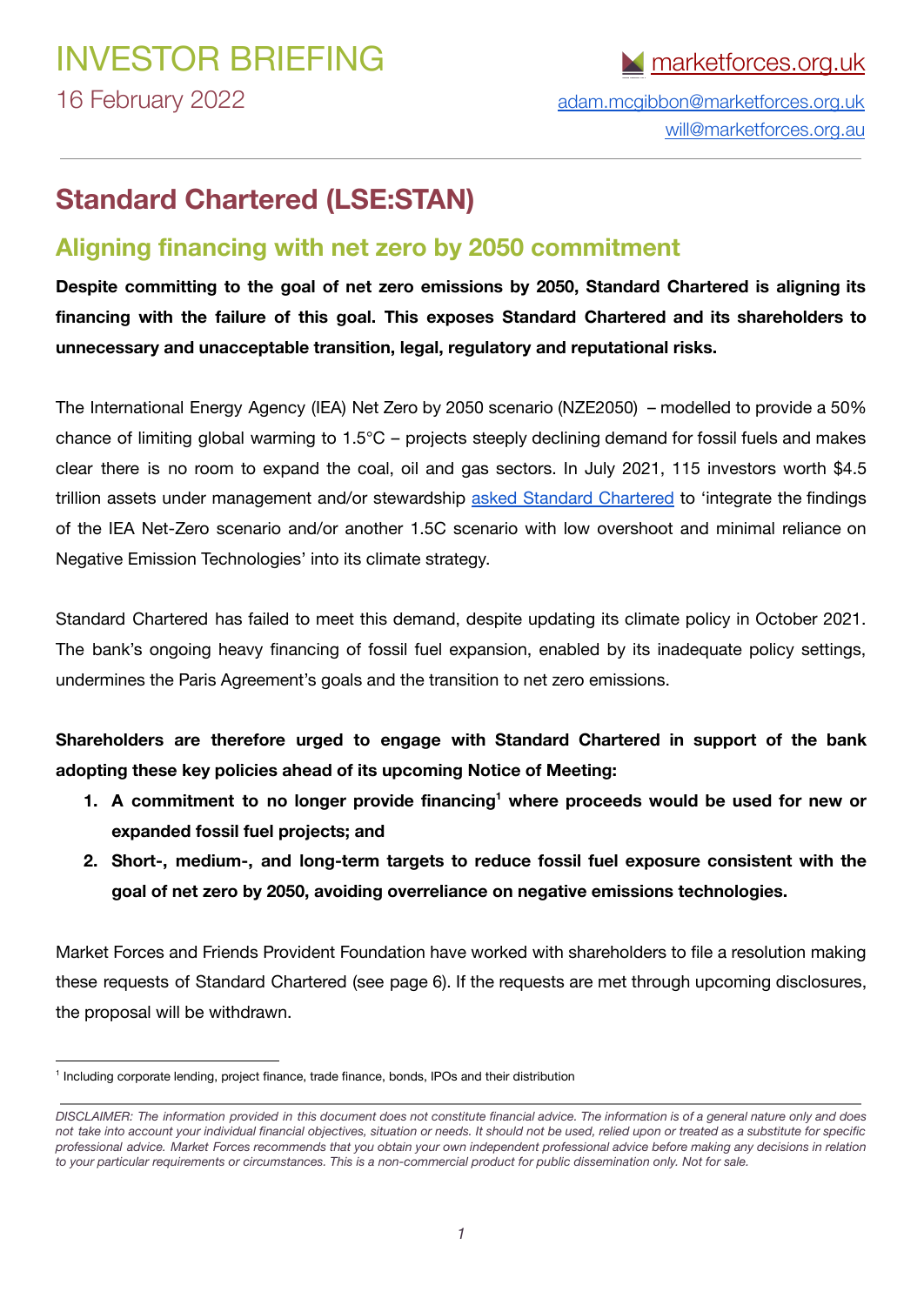# **Policy and practice undermining net zero**

**Standard Chartered is misleading investors in its claims to be aligned with NZE2050. The bank's inadequate climate policies have allowed it to:**

- **8** [Provide](https://www.ran.org/bankingonclimatechaos2021/) \$31.4 billion<sup>2</sup> in finance to fossil fuels between the signing of the Paris Agreement **and the end of 2020, including \$7.1 billion in 2020;**
- **● [Increase](https://www.ran.org/wp-content/uploads/2021/03/Banking-on-Climate-Chaos-2021.pdf) funding for companies expanding the scale of the fossil fuel industry by almost 420% from \$579 million in 2016 to \$3 billion in 2020; and**
- **● [Provide](https://api.shareaction.org/resources/reports/Oil-Gas-Expansion-lose-lose.pdf) over \$3 billion in finance to companies expanding oil and gas in 2021, a 24% increase on its 2016-2019 average.**

This continued fossil fuel financing increases Standard Chartered's exposure to climate-related transition risks, given the drastic decline in coal, oil and gas demand projected under NZE2050.

Beyond the shortcomings outlined below, Standard Chartered's climate policies do not apply to the bank's debt capital market activity. From 2015 to 2020, nearly 40% of Standard Chartered's fossil fuel financing was not captured by its own policies, and this rose to more than half its financing in 2020, when 53% of Standard Chartered's financing for fossil fuels was through debt capital market activity.<sup>3</sup> This means **the bank's already-inadequate climate policies apply to less than half of its 2020 fossil fuel financing**.

| NZE2050 conclusions $4$                                                                                                                                                                                                                                                                           | <b>Standard Chartered policy</b>                                                                                                                                                                                                                                                  | <b>Standard Chartered practice</b>                                                                                                                                                                                                                                                                                                                                                                                                                                                                                                                                                                                                   |
|---------------------------------------------------------------------------------------------------------------------------------------------------------------------------------------------------------------------------------------------------------------------------------------------------|-----------------------------------------------------------------------------------------------------------------------------------------------------------------------------------------------------------------------------------------------------------------------------------|--------------------------------------------------------------------------------------------------------------------------------------------------------------------------------------------------------------------------------------------------------------------------------------------------------------------------------------------------------------------------------------------------------------------------------------------------------------------------------------------------------------------------------------------------------------------------------------------------------------------------------------|
| "Beyond projects already<br>committed as of 2021, there<br>are no new oil and gas fields<br>approved for development in<br>our pathway Also not<br>needed are many of the<br>liquefied natural gas (LNG)<br>liquefaction facilities<br>currently under construction<br>or at the planning stage." | Limited restrictions on lending to<br>new oil and gas projects,<br>applying to only some highly<br>sensitive environments and<br>extremely emission-intensive<br>fuels. Policy allows Standard<br>Chartered to finance new oil and<br>gas projects in most parts of the<br>world. | Provided over \$3 billion in finance to<br>companies expanding oil and gas in 2021, a<br>24% increase on its 2016-2019 average.<br>Recent examples of continued financing of<br>oil and gas companies and projects<br>demonstrably misaligned with net zero by<br>2050 include participation in:<br>• A 2022 \$10 billion revolving credit facility<br>and a 2021 \$6 billion bond issuance for<br>Saudi Aramco, the world's single largest<br>corporate carbon emitter, which is<br>expanding its operations and opening<br>new oil and gas fields;<br>• A 2022 \$3.49 billion loan for the<br>Scarborough-Pluto LNG project, which |
| Absolute emissions from oil<br>and gas fall by 23% from<br>2020-2030 (oil 27%, gas<br>17%).                                                                                                                                                                                                       | No absolute emission reduction<br>targets for oil and/or gas.<br>Target to reduce emissions<br>intensity (by revenue) of oil and<br>gas in lending portfolio by just                                                                                                              |                                                                                                                                                                                                                                                                                                                                                                                                                                                                                                                                                                                                                                      |

<sup>2</sup> All dollar values are in USD unless otherwise stated

<sup>&</sup>lt;sup>3</sup> Figures obtained from underlying data in Rainforest Action Network's ['Banking](https://www.ran.org/wp-content/uploads/2021/03/Banking-on-Climate-Chaos-2021.pdf) on Climate Chaos 2021' report

<sup>&</sup>lt;sup>4</sup> NZE2050 statements and data from: IEA Net Zero by 2050 [report](https://www.iea.org/reports/net-zero-by-2050); World Energy [Outlook](https://prod.iea.org/reports/world-energy-outlook-2021) 2021 and [associated](https://www.iea.org/data-and-statistics/data-product/world-energy-outlook-2021-free-dataset) dataset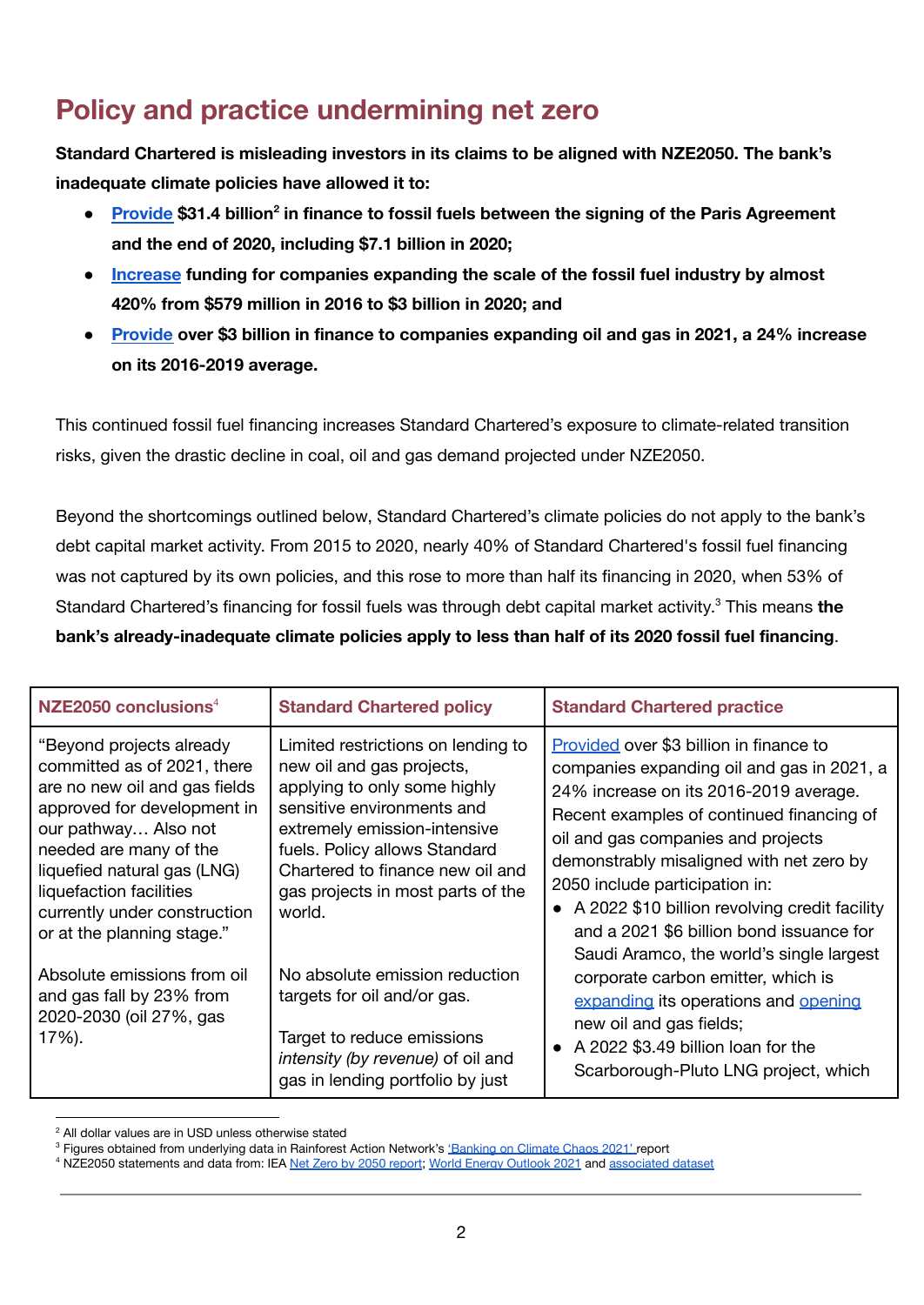|                                                                                                                                                                                            | 30% by 2030, with no interim<br>target. Intensity targets are<br>insufficient, as they could be met<br>even when absolute exposures to<br>(or financed emissions from) oil<br>and gas increase.<br>Revenue-based intensity targets<br>are even more problematic, as<br>they can be influenced by factors<br>such as client diversification and<br>commodity prices.                                                                                                                                       | independent analysis has concluded<br>"represents a bet against the world<br>implementing the Paris Agreement";<br>A \$485 million loan to the troubled<br>Mozambique LNG project; and<br>Supporting Malaysian oil giant Petronas<br>to develop an additional oil and gas<br>processing unit off the Brazilian coast<br>(per <i>IJGlobal</i> , subscription source).                                                                                                                                                                                                                                                                                                                                                                                                                                              |
|--------------------------------------------------------------------------------------------------------------------------------------------------------------------------------------------|-----------------------------------------------------------------------------------------------------------------------------------------------------------------------------------------------------------------------------------------------------------------------------------------------------------------------------------------------------------------------------------------------------------------------------------------------------------------------------------------------------------|-------------------------------------------------------------------------------------------------------------------------------------------------------------------------------------------------------------------------------------------------------------------------------------------------------------------------------------------------------------------------------------------------------------------------------------------------------------------------------------------------------------------------------------------------------------------------------------------------------------------------------------------------------------------------------------------------------------------------------------------------------------------------------------------------------------------|
| "No new final investment<br>decisions should be taken for<br>new unabated coal plants [as<br>of 2021]."<br>Absolute emissions from<br>power generation fall 57%<br>from 2020-2030.         | Weak coal sector revenue<br>thresholds allow significant<br>continued finance for companies<br>pursuing new coal power plants<br>throughout this critical decade.<br>Target to reduce emissions<br>intensity of power generation (by<br>revenue) in lending portfolio by<br>63% by 2030, with no interim<br>target. As discussed above,<br>intensity targets fail to ensure<br>absolute emissions declines in<br>line with NZE2050, and can<br>actually mask increases in<br>absolute financed emissions. | UK bank with the highest financing for new<br>coal plant developers in Asia (\$4.7 billion,<br>October 2018-20), including:<br>• Adani Group, which plans to double its<br>coal-fired power capacity to 24 GW,<br>more coal power capacity than all of<br>Australia;<br>Power Finance Corporation (India), which<br>was involved in financing 8.8GW of new<br>coal plants in 2019; and<br>PLN (Indonesia), which along with its<br>subsidiaries, affiliated entities, associates<br>and joint ventures, is planning at least<br>5.9GW of new coal plants.                                                                                                                                                                                                                                                         |
| "Phase-out of unabated coal<br>in advanced economies by<br>2030" & "Phase-out of all<br>unabated coal power plants<br>by 2040."<br>"No new coal mines or mine<br>extensions are required." | No commitment to phase-out<br>coal exposure by any date.<br>Restriction on finance for<br>"companies expanding in thermal<br>coal" only applies "at an<br>individual client entity level (e.g.<br>subsidiaries)," allowing Standard<br>Chartered to finance coal<br>expansion through parent or<br>related companies.<br>Along with weak revenue<br>thresholds for the sector, this<br>allows continued funding for<br>companies expanding thermal<br>coal throughout this critical<br>decade.            | Financing companies pursuing new or<br>expanded coal mines, such as:<br>• A 2021 \$500 million refinancing of Adani<br>Ports, the Adani Group subsidiary<br>facilitating the highly controversial new<br>Carmichael coal mine in Australia;<br>\$678 million loaned (2016-20) to<br>$\bullet$<br>Glencore, which is involved in nine<br>proposed new or expansion coal mining<br>projects in Australia; and<br>\$434 million loaned (2006-2021,<br>$\bullet$<br>including participation in a 2021 \$400<br>million loan) to Adaro Energy Indonesia,<br>which has stated an intention to ramp up<br>coal production beyond its current rate of<br>50 million tonnes per year. By Standard<br>Chartered's own analysis, Adaro Energy<br>has a business plan aligned with a<br>catastrophic 5-6°C of global warming. |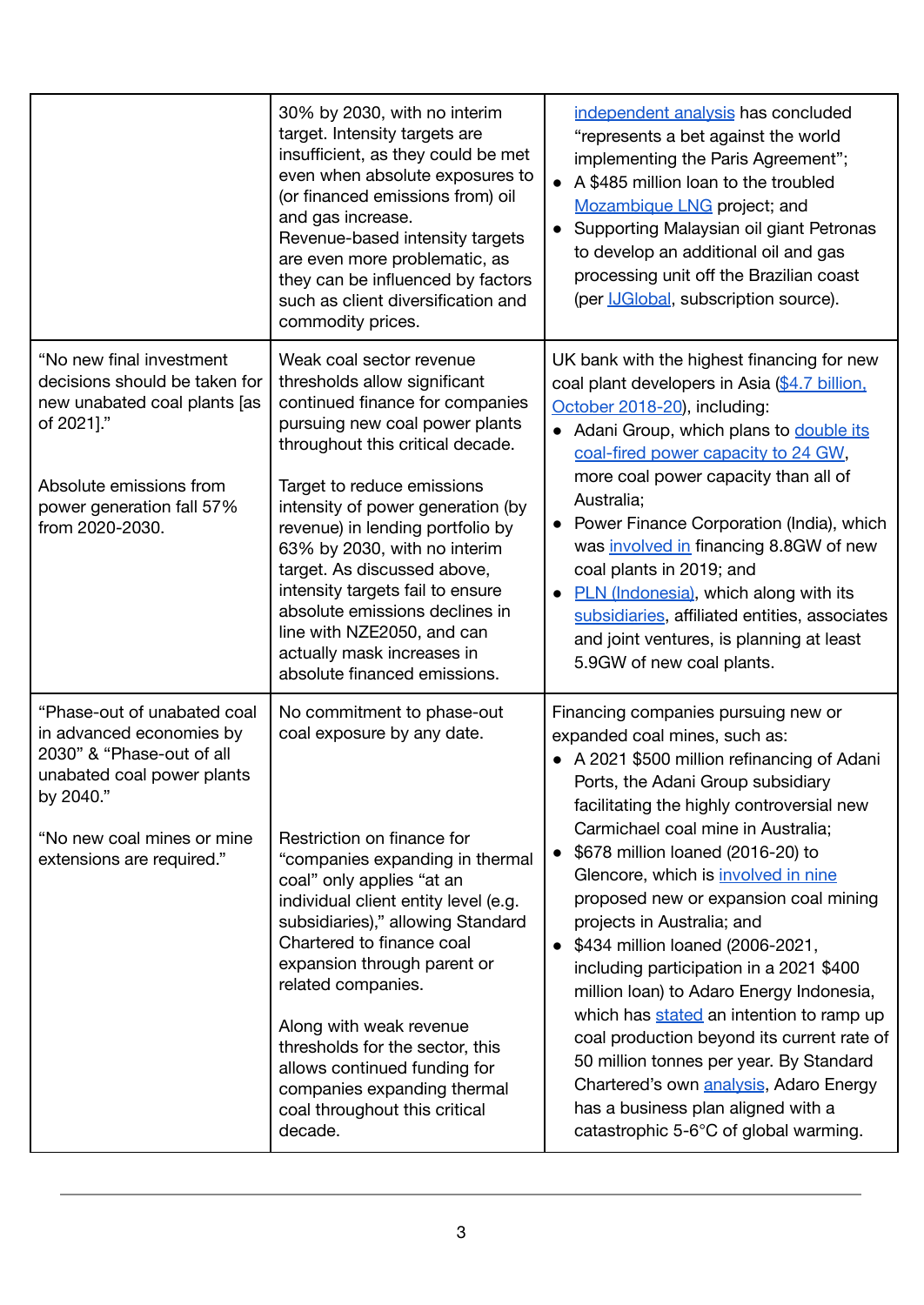# **Falling behind peers**

Standard Chartered's policy falls behind its peers in several respects, placing its reputation at risk and exposing investors to heightened transition and regulatory risks:

- **Barclays** has steeper coal company revenue thresholds that will see its exposure to coal reduced much faster than Standard Chartered's. From 2020, Barclays has not provided any financing to clients that generate more than 50% of revenue from thermal coal activities (Standard Chartered currently only automatically rules out corporate financing when clients generate 100% of revenue from thermal coal). By 2025 Barclays' threshold will be reduced to 30% (Standard Chartered's 2025 threshold is 60%). Barclays also has an absolute financed emissions reduction target for its whole energy portfolio. Standard Chartered's absolute target only covers thermal coal mining.
- **HSBC** has committed to phase out global coal financing by 2040. Standard Chartered has no coal exit commitment.
- Unlike Standard Chartered, **both Barclays and HSBC's** climate policies apply to underwriting and issuance of debt. Between 2016 and 2020, nearly 40% of Standard Chartered's fossil fuel financing was through debt capital markets activity, a figure that rose to more than 50% in 2020. **As a result, roughly half of Standard Chartered's fossil fuel financing is not subject to the banks' own policies**.

Some European banks are moving faster to align with global climate goals, leaving Standard Chartered even further behind. In October last year, French bank La Banque Postale [committed](https://www.labanquepostale.com/content/dam/lbp/documents/communiques-de-presse/en/2021/cp-en-lbp-sbti-oil-gaz.pdf) to immediately "refraining from financing oil and gas energy projects", "no longer providing financial services" to upstream and midstream oil and gas companies, and "a complete withdrawal from fossil fuels by 2030".

# **Failure to address key risks**

Standard Chartered's misleading and inadequate approach to climate change leaves the bank and its investors exposed to transition, legal, regulatory and reputational risks.

#### **Legal and regulatory risks**

By claiming to be aligned with net zero emissions by 2050, when in fact its practices and policy settings undermine this goal, Standard Chartered risks drawing the attention of regulators' increasing focus on greenwashing and misleading environmental claims. The UK Financial Conduct Authority is cracking down on greenwashing, which it [defines](https://www.fca.org.uk/publication/discussion/dp18-08.pdf) as "marketing that portrays an organisation's products, activities or policies as producing positive environmental outcomes when this is not the case." The Competition and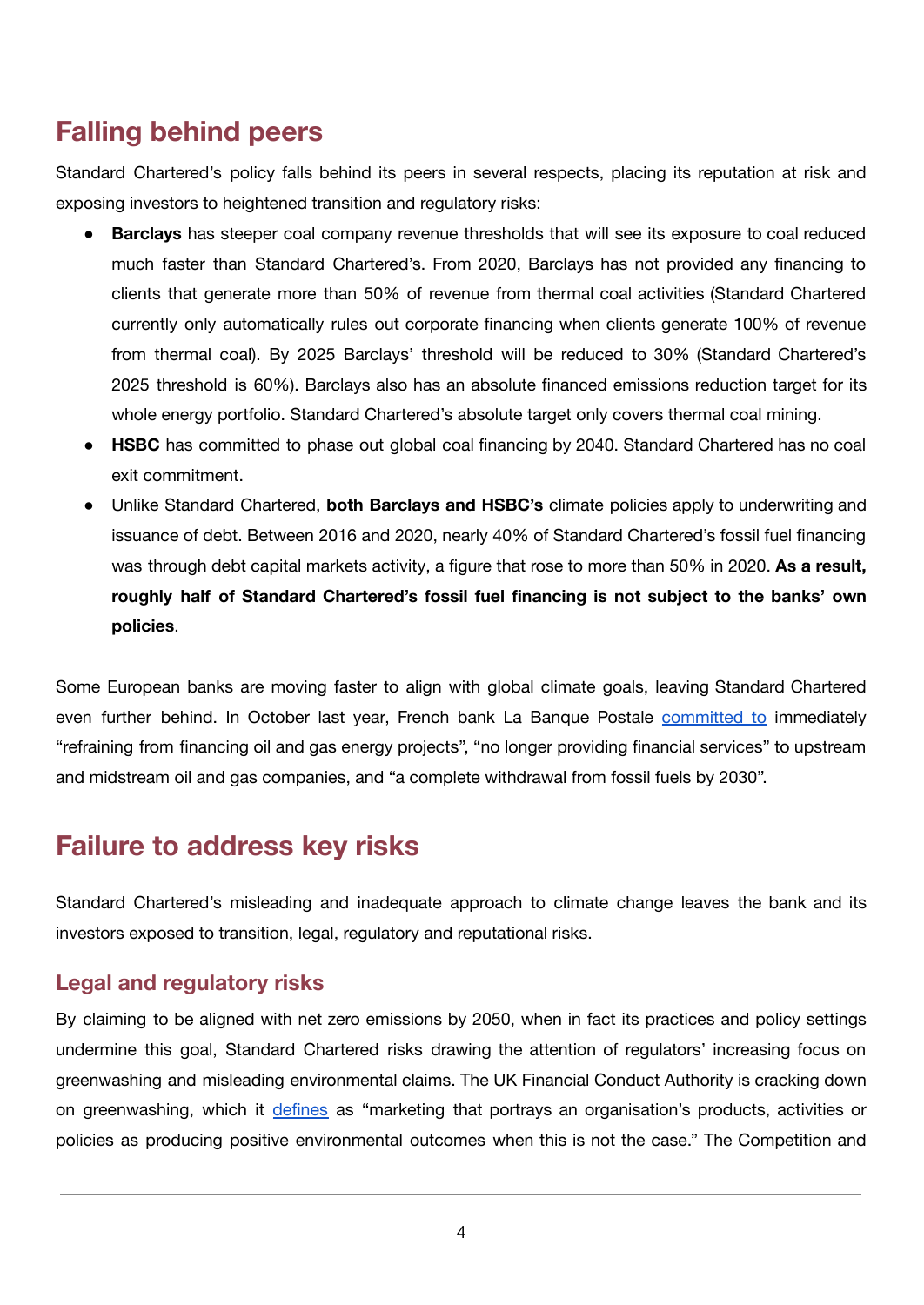Markets Authority has also recently updated its [guidance](https://www.gov.uk/government/publications/green-claims-code-making-environmental-claims/environmental-claims-on-goods-and-services) to cover misleading environmental claims, where a business "makes claims about its products, services, processes, brands or its operations as a whole, **or omits or hides information**, to give the impression they are less harmful or more beneficial to the environment than they really are." (Emphasis added)

The London School of Economics [reports](https://www.lse.ac.uk/granthaminstitute/wp-content/uploads/2021/07/Global-trends-in-climate-change-litigation_2021-snapshot.pdf) the number of cumulative climate-related legal cases doubled between 2015 and 2021, with strategic litigation "dramatically on the rise" and an increase in cases related to "financial risks, fiduciary duties, and corporate due diligence, which directly affect not only fossil fuel and cement companies, but also banks, pension funds, asset managers, insurers and major retailers."

In January 2022, the Bank of England told UK banks to be "ambitious" in properly quantifying risks from climate change, or face regulatory action if they fall short. As set out above, Standard Chartered's failure to align its climate policies and practice with its stated commitments represents a failure of climate risk management, placing the bank at increased risk of regulatory intervention.

#### **Reputational risks**

With public concern on climate change escalating, Standard Chartered faces increased reputational risks as long as it remains one of the world's most significant fossil fuel funders and undermines its own climate commitments. Standard Chartered has long relied on IEA modelling to form its energy strategy. Now the IEA has stipulated that net zero by 2050 means no further fossil fuel expansion, the bank faces a credibility problem in choosing to ignore the IEA's conclusions.

Climate change protests are gathering pace (including outside Standard [Chartered](https://www.standard.co.uk/news/london/extinction-rebellion-xr-blood-march-london-bank-of-england-b952659.html) premises) and [disquiet](https://www.ft.com/content/7e6926a1-ba67-4f8e-912e-f10567ed510b) will only increase while Standard Chartered's fossil fuel financing continues to undermine its claimed commitment to net zero emissions by 2050.

Communities impacted by fossil fuel projects are also increasingly speaking out against the banks funding them. Standard Chartered is particularly exposed to these risks as a financier of companies involved in the Adani [Carmichael](https://www.stopadani.com/) mine and [Scarborough-Pluto](https://saynotoscarborough.com.au/) LNG project in Australia, the [Mozambique](https://www.theguardian.com/global-development/2021/apr/15/uk-support-mozambique-gas-project-cabo-delgado-fuelling-isis-conflict-foe) LNG project, as well as the East Africa Crude Oil [Pipeline,](https://www.stopeacop.net/) which the bank is currently considering financing.

### **Investor support required**

Despite its stated support for the Paris Agreement and net zero emissions by 2050, Standard Chartered has failed to set out a strategy or targets to align with these goals. Moreover, the company's current fossil